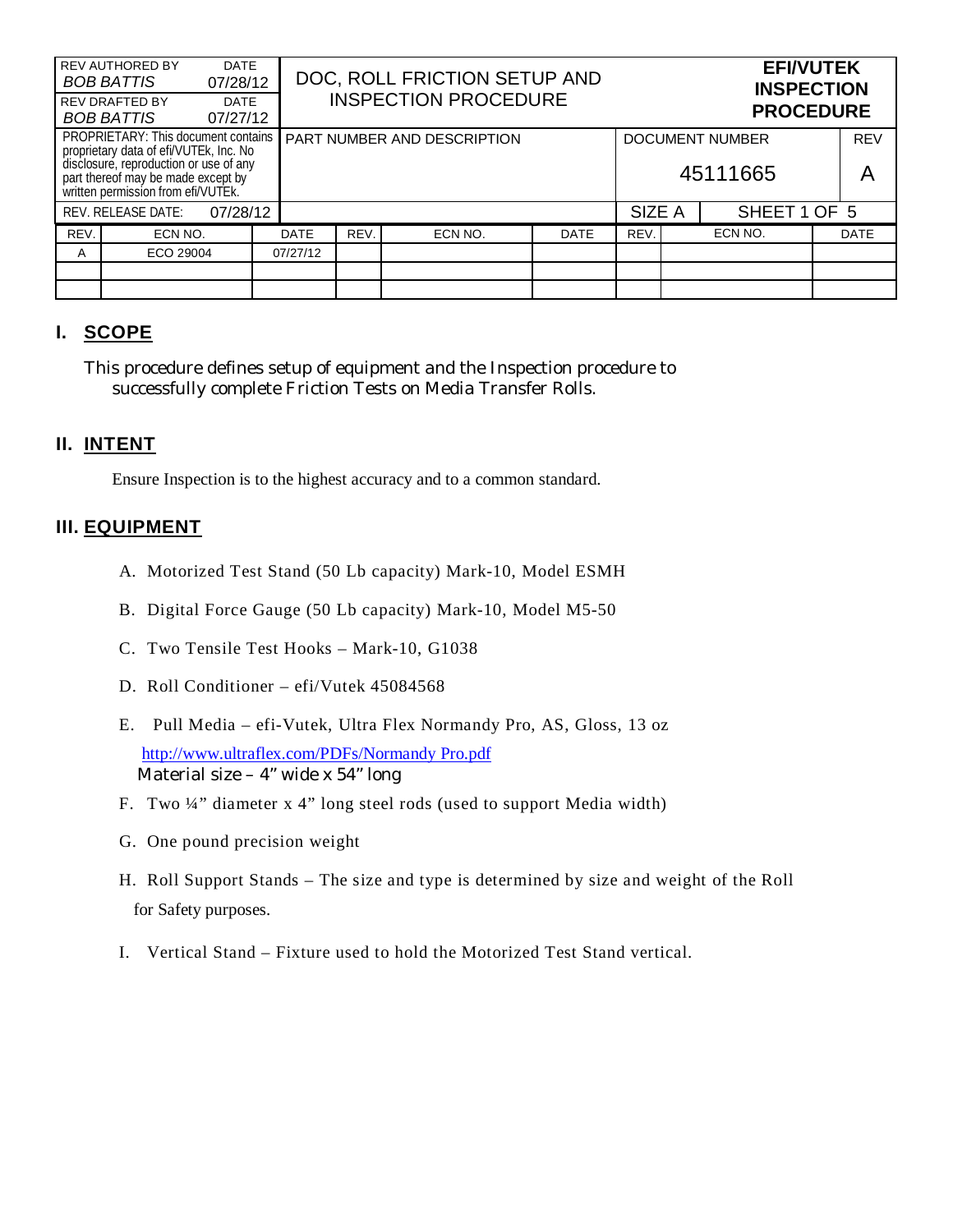## **IV. ROLL SETUP**

A. Setup roll stands with rigid mounts as required per Roll size to prevent the roll from rotating. **This setup is only for 3 meter rolls or smaller. Larger, heavier rolls require additional stability for the purpose of safety.**





B. Clean the entire EDPM covering of the roll prior to performing the friction test. Use Efi/Vutek roll conditioner, P/N 45084568. **Wait 30 minutes after cleaning process to perform Tests.**



C. Level Roll as shown.

| DOCUMENT NUMBER | <b>PART DESCRIPTION</b>                              | ll REV |
|-----------------|------------------------------------------------------|--------|
| 45111665        | DOC, ROLL FRICTION SETUP AND<br>INSPECTION PROCEDURE |        |
| <b>SIZE</b>     | SHEET 2 OF                                           |        |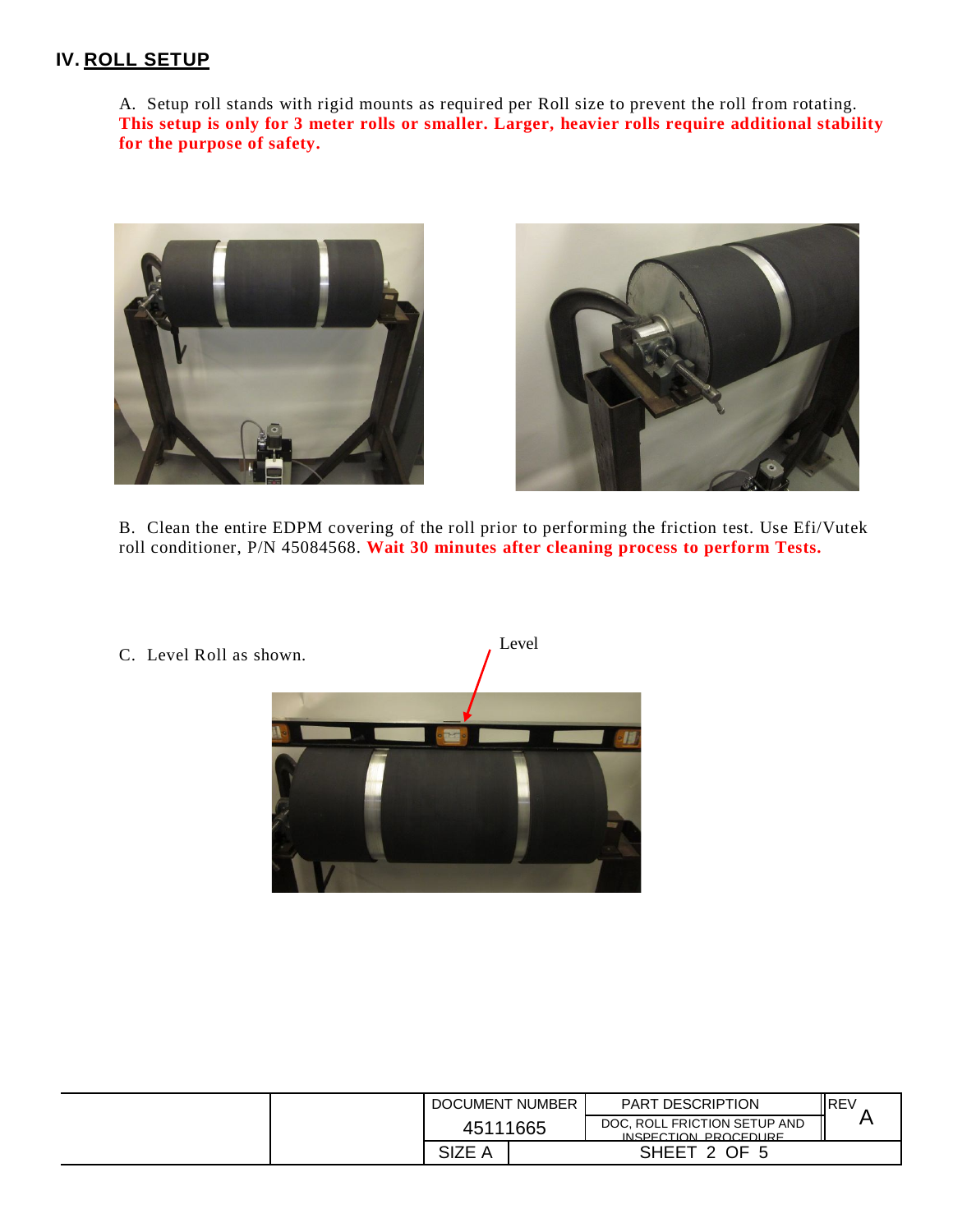# **V. GAUGE AND TEST STAND SETUP.**

- A. Attach Motorized Test Stand to vertical stand.
- B. Attach Force Gauge to Motorized Test Stand.
- C. Add (2) 20 Lb weights to vertical stand for stability.



#### **VI. PULL MEDIA SETUP**

- A. Wrap ends of Pull Media around steel rods and tie off with tape as shown.
- B. Cut in a ¼" diameter hole at each end as shown.



|  | DOCUMENT NUMBER |              | <b>PART DESCRIPTION</b>                              | <b>IREV</b> |  |
|--|-----------------|--------------|------------------------------------------------------|-------------|--|
|  | 45111665        |              | DOC, ROLL FRICTION SETUP AND<br>INSPECTION PROCEDURE |             |  |
|  | <b>SIZE</b>     | SHEET 3 OF 5 |                                                      |             |  |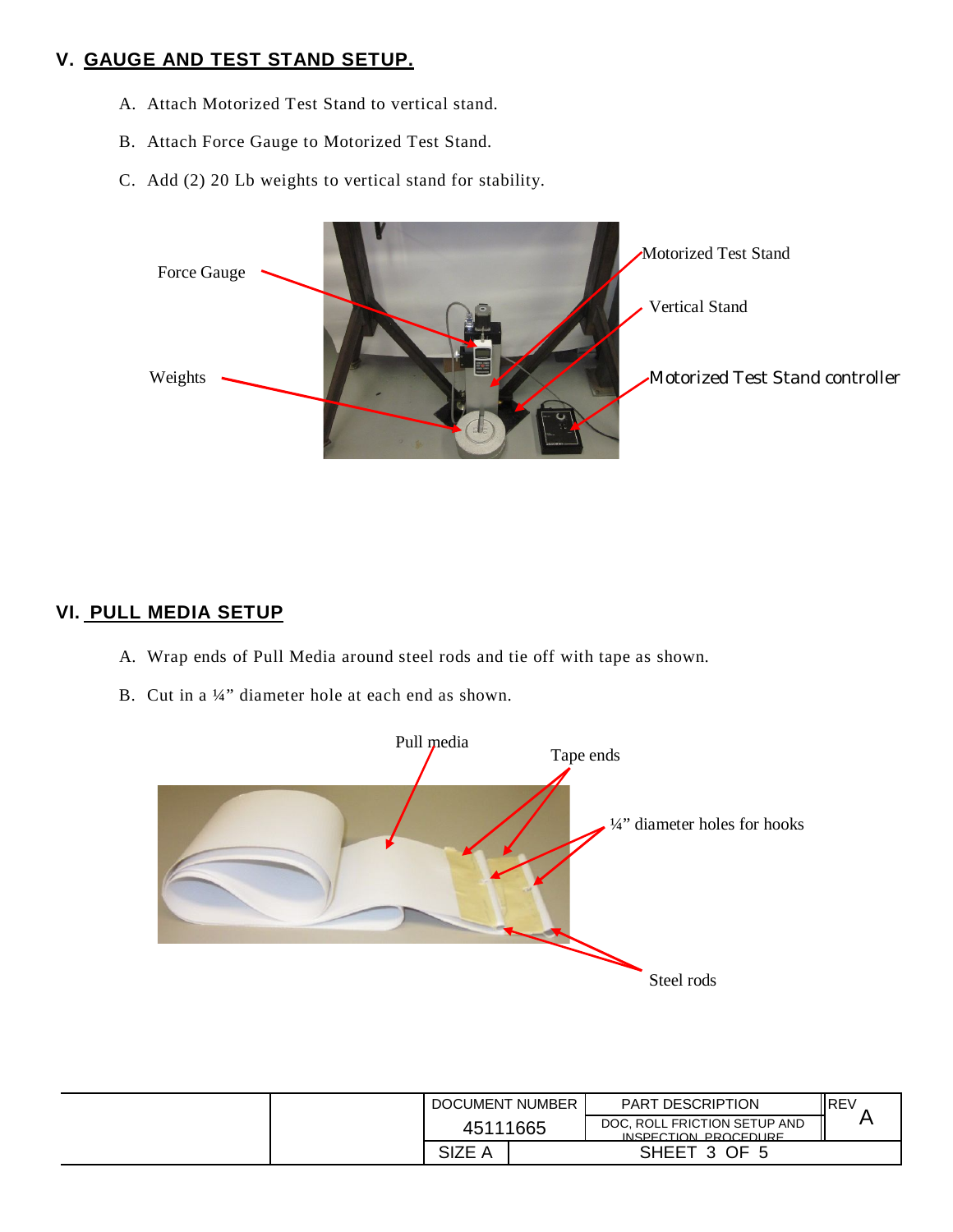## **VII. ATTACH PULL MEDIA TO FORCE GAUGE AND 1LB WEIGHT**

A. Before attaching the Pull Media make sure the gauge is at the proper location of the roll to be measured. The location is specified on the Roll drawing.

- B. Using the hook on the Force Gauge, hook it over the steel rod and media in the ¼" dia. hole.
- C. Wrap Media over the roll. The media is to be vertical within +- 7 degrees of roll.

#### D. **The coarse side of the media is to be in contact with the roll.**

D. Attach the 1 Lb weight to the other



## **VIII. SET MOTORIZED TEST STAND TRAVEL DISTANCE**

A. Set upper and lower limits for 3/32" travel using the thumbscrews.



|        | DOCUMENT NUMBER | PART DESCRIPTION                                     | <b>IREV</b> |  |
|--------|-----------------|------------------------------------------------------|-------------|--|
|        | 45111665        | DOC, ROLL FRICTION SETUP AND<br>INSPECTION PROCEDURE |             |  |
| SIZE A |                 | SHEET 4 OF 5                                         |             |  |